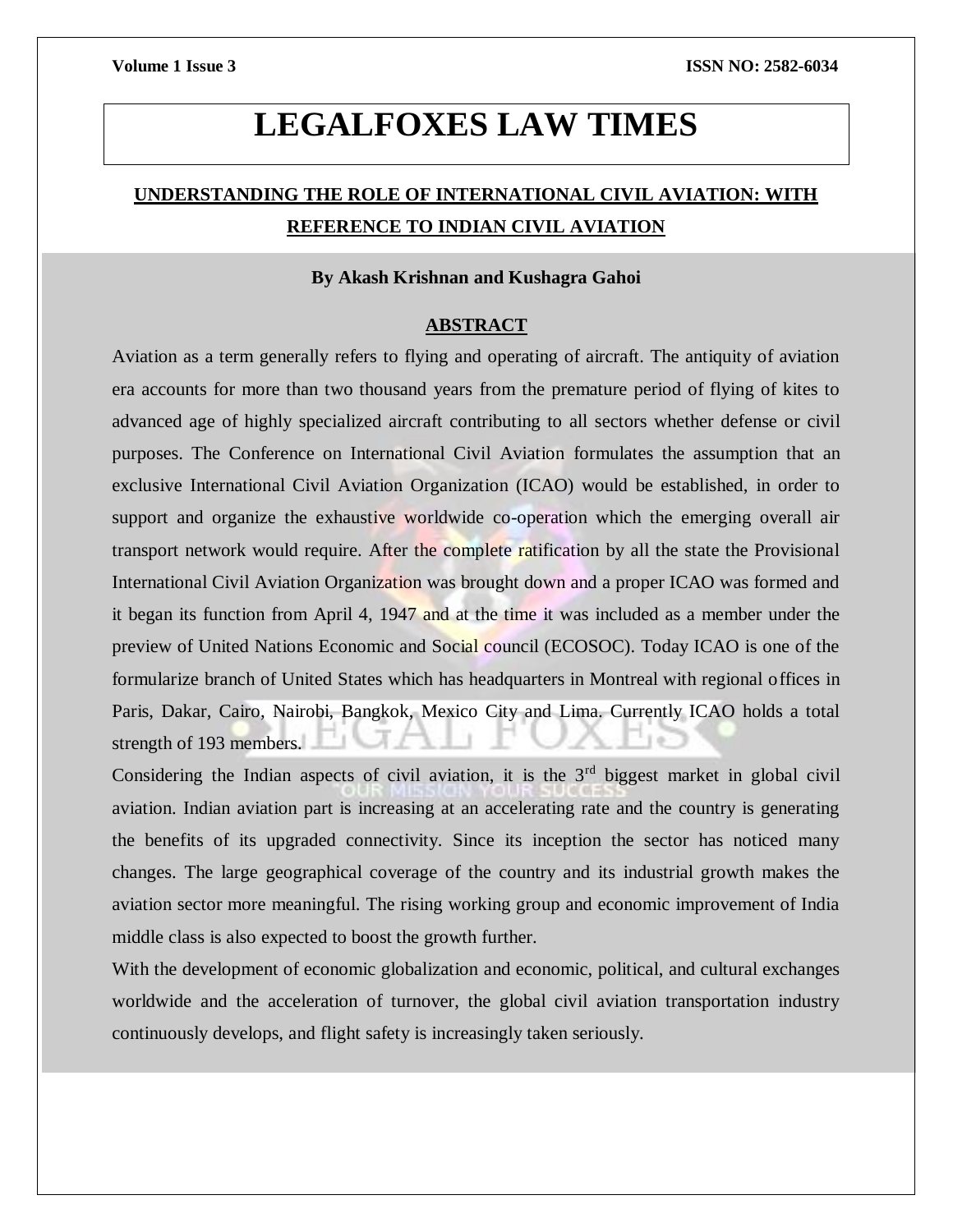This paper tries to relate and bridge relations between the international and Indian aspects of civil aviation. In this paper we will discuss about the background, current scenario, challenges, future focus and suggestion to both India as well as International part of civil aviation. **Keywords-** ICAO, Chicago Convention, Indian Civil aviation



"OUR MISSION YOUR SUCCESS"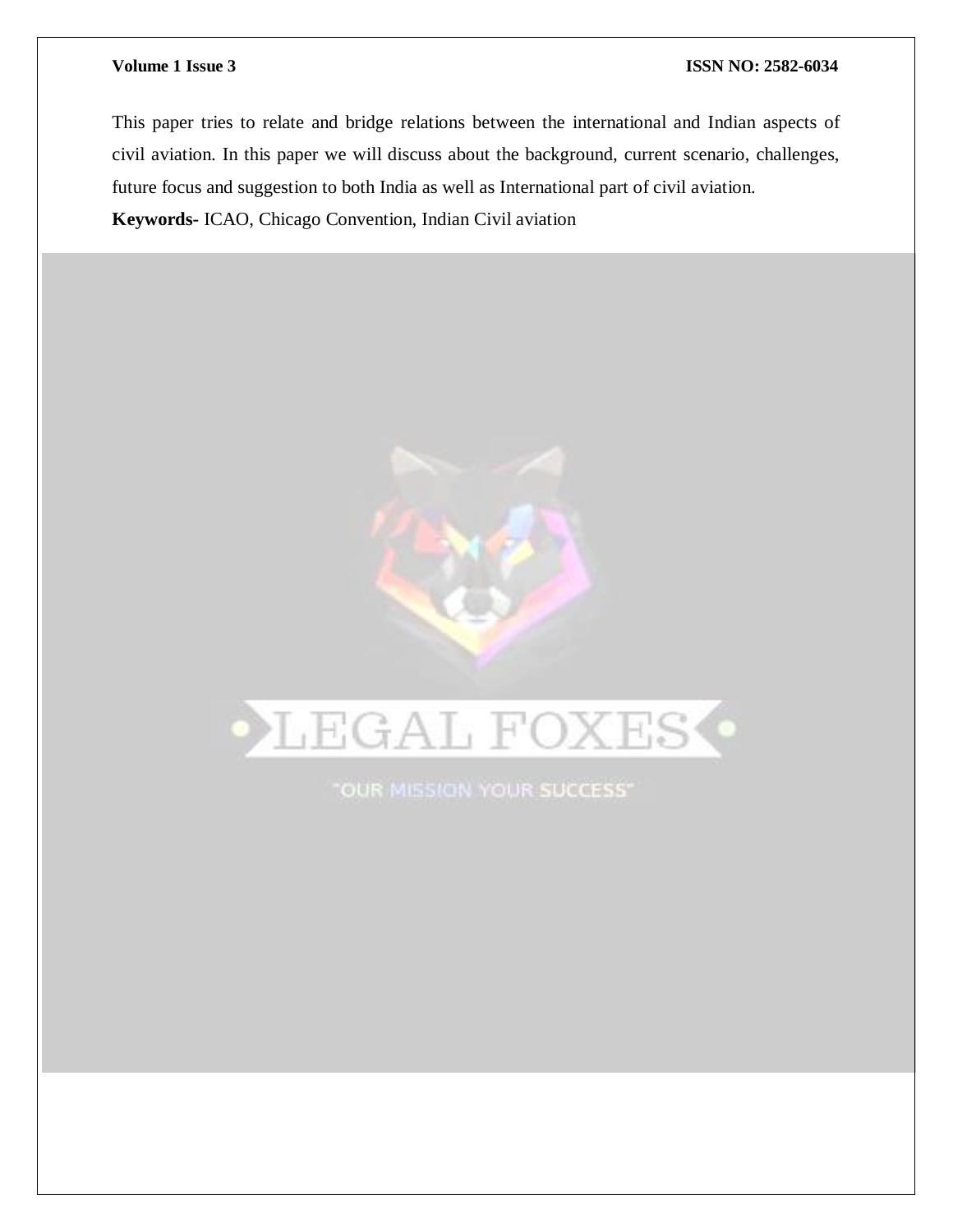#### **INTRODUCTION**

The main objectives of this paper revolve around Civil Aviation its functions objective, working, current scenario, and challenges ahead in this topic with respect to International and India's point of view.

Aviation as a term generally refers to flying and operating of aircraft. The antiquity of the aviation era accounts for more than two thousand years from the premature period of flying of kites to the advanced age of highly specialized aircraft contributing to all sectors whether defense or civil purposes. Aviation does not only refer to aircraft, jet, etc. but also refers to almost all the flying article which takes their flight in inner space as well outer space from aircraft to hot air balloon to satellite analyzing data in outer space.

In general terms aviation as a subject is divided into three categories: -

- 1. Military/Defense Aviation
- 2. Outer Space Aviation
- 3. Civil Aviation

Military aviation refers to the types of aviation where defense aircraft are involved. The purpose of military aviation is to perform, control and analyze aerial combat and to furnish mechanized supply to the troops positioned along fronts and other terrains.

Outer space aviation generally considered Aerospace or aeronautical functions. This type of aviation deals with space crafts and their function in the outer space. The function can either be for telecommunication, climate variation, or for defense purposes. Outer Space Treaty and the United Nations Office for Outer Space Affairs governs the activities in outer space  $0.017$ internationally.

Civil aviation can be called a younger form of aviation which took its pace post-world war-II. Civil aviation is a combined form of all types of activities such as general aviation and standard aviation. Basically, a type of aviation other than related to defense aviation.

Civil aviation is governed by the International Civil Aviation Organization which was established through The Convention on International Civil Aviation also known as the Chicago Convention on the 4th of April 1947.

Recognized more commonly today as the 'Chicago Convention', this milestone agreement established the core principles permitting international transport by air and led to the establishment of the multifunctional agency.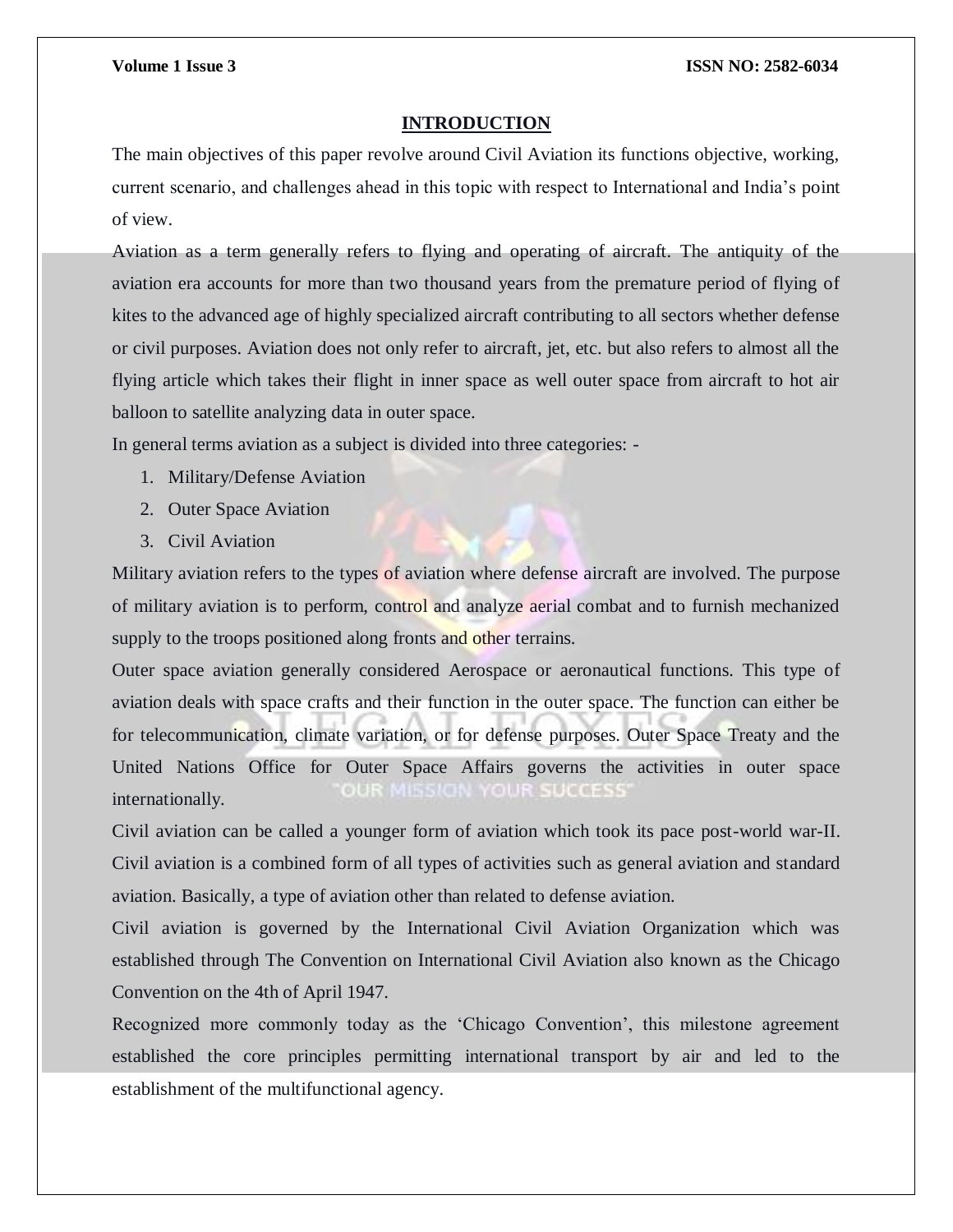#### **CHICAGO CONVENTION**

The Second World War was a robust incentive for the technological development of the aircraft. A broad matrix of passenger and cargo carriage was set up during this period, but there were many hurdles, both political and technical, to emerging these facilities and routes to their new civilian purposes.

Following several research instigated by the US, as well as various discourses it undertook with its Major Allies, the U.S. government invited 55 States to attend an International Civil Aviation Conference in Chicago in 1944.

Out of these 55 states, just 54 states were available at the meeting as the delegates met an extraordinary difficulty reaching Chicago for the conference as it was a post-world war period. The gathering finished up on 7 December 1944 with 52 out of 54 states marking to the Convention on International Civil Aviation. This convection is often recognized as the Chicago convention.

This conference laid down the structure for standard and procedure for peaceful global air navigation. The Conference on International Civil Aviation also formulated the assumption that an exclusive International Civil Aviation Organization (ICAO) would be established, to support and organize the exhaustive worldwide co-operation which the emerging overall air transport network would require.

ICAO's elemental directive, then as today, was to help Countries to attain the highest feasible degree of uniformity in civil aviation regulations, standards, procedures, and organization. Because of the usual delays expected in ratifying the Convention, the Chicago Convention noted an Interim Agreement which anticipated the establishment of a *Provisional* ICAO (PICAO) to serve as a non-permanent advisory and coordinating body. The PICAO includes an Interim Council and an Interim Assembly, and from June 1945 the Interim Council met continuously in Montreal, Canada, and includes representatives from 21 Member States.

### **INTERNATIONAL CIVIL AVIATION ORGANIZATION**

After the complete ratification by all the state the Provisional International Civil Aviation Organization was brought down and a proper ICAO was formed and it began its function from April 4, 1947, and at the time it was included as a member under the preview of United Nations Economic and Social Council (ECOSOC).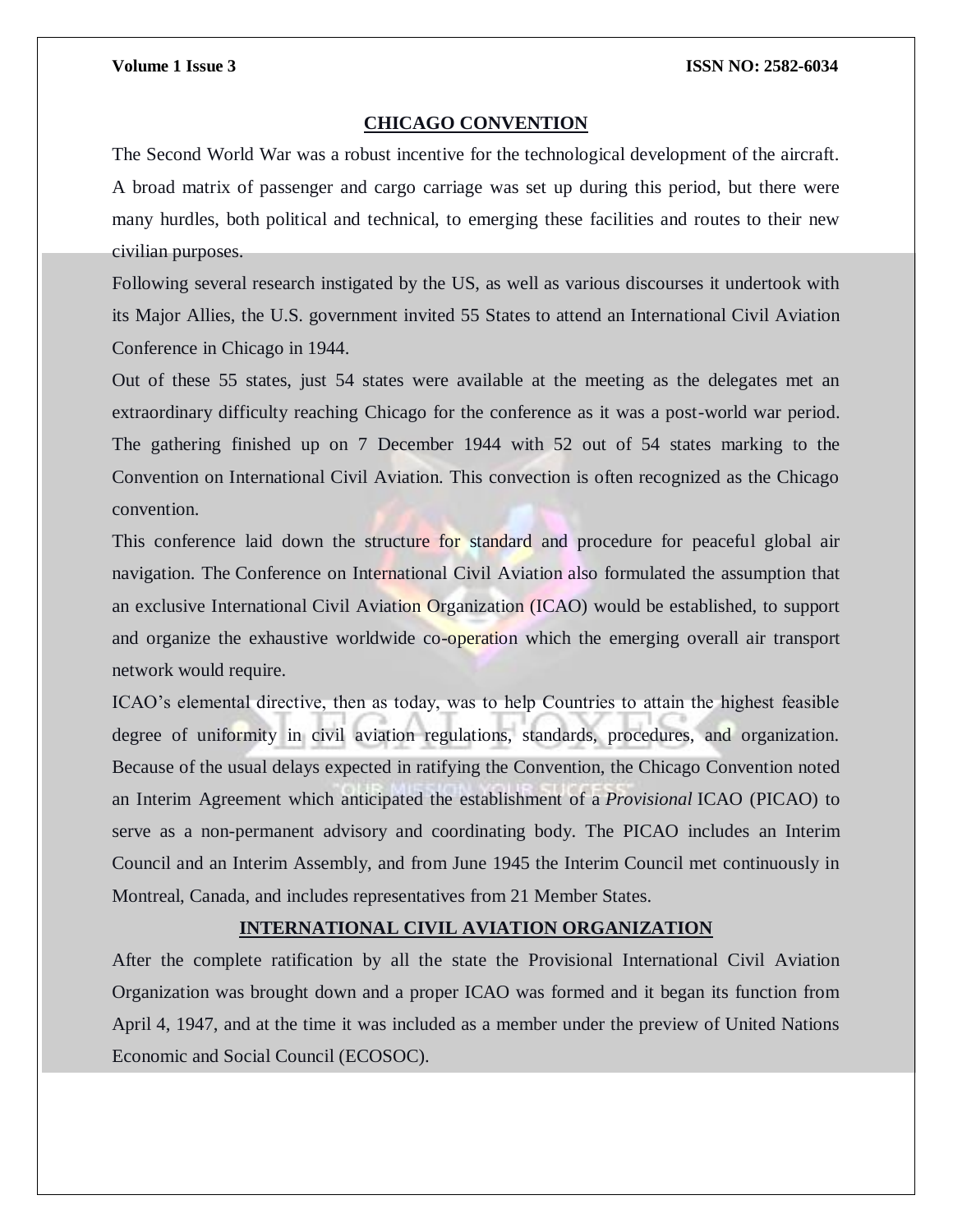Today ICAO is one of the formularize branch of United States which has headquarters in Montreal with regional offices in Paris, Dakar, Cairo, Nairobi, Bangkok, Mexico City, and Lima. Currently, ICAO holds a total strength of 193 members.

The organizational structure of ICAO comprises an assembly, a Council, and a Secretariat with principal officers including the president of the council and the secretary-general. The secretariat is the main organ if ICAO which is headed by the secretary-general. The secretariat is divided into five important divisions constituting the committee and the commission of the council namely:

- 1. The Air Navigation Bureau
- 2. The Air Transport Bureau
- 3. The Technical Co-operation Bureau
- 4. The Legal Bureau
- 5. The Bureau of Administration and services

The council is a permanent body of the UN, unlike other executive institutions. The secretarygeneral and the members of the permanent commission are elected by the council. The council is responsible for applying the objectives of ICAO and also it is vested with both quasi-legislative powers (in its ability to adapt standard and recommended practices [SARPS]). The council embraces standards and recommended practices as annexes to the Chicago convention. In the development of standards, the council is assisted by the Air Transport Committee in economic matters, the committee on Unlawful Interference on aviation security matters, and Air Navigation Commission in technical matters.

### **STANDARD AND RECOMMENDATION PRACTICES**

ICAO's standards are irrevocable at least in the absence of communication of the council of member states incompetence to comply. The basic procedure for adopting SARPS works accordingly; firstly, the proposed technical SARPS are evaluated first by the Air Navigation Commission. Then the proposed techniques are examined to states for consultation. The council then approves new SARPS by a total of the two-thirds majority. The Green Edition of the proposed SARPS is communicated to member states four months before the effective date. A majority of states can veto the SARPS by registering their disapproval, although this never happened yet in the history of ICAO. Also, states can opt-out by registering their differences.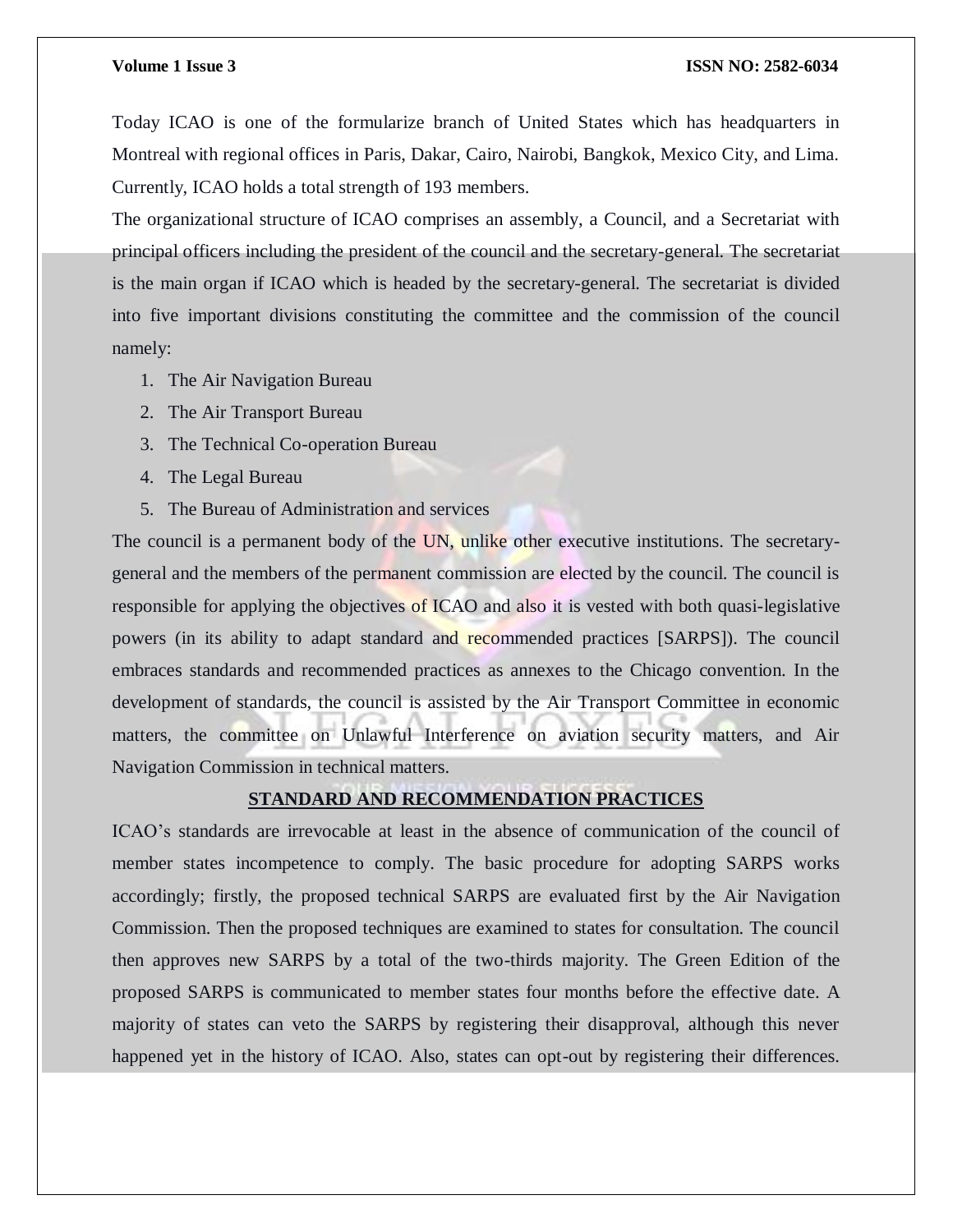After this process states are expected to abide by it except to the extent they have registered differences.

#### **ICAO-FORUM OF MULTILATERAL CONVENTION**

The legal committee of ICAO is always ready to greet all its member states. The committee appropriates such an instrument that arises from mature and diplomatic work. ICAO served as an organization in the field of aviation security that prepared and eased the adoption and agreement for the Tokyo Convention of 1963, the Montreal Conference of 1971, and the Hague Conference of 1970.ICAO also has contributed as an arrangement for various conferences and protocols which was directly involved to update the Warsaw Conference of 1929 on carrier liability; the Hague Protocol of 1955; Montreal Protocol and Convention 1999.

### **CURRENT SCENARIO OF ICAO**

The aviation industry is not only an important mechanism of global socio-economic increase but is also of pivotal importance as an incentive for economic growth, creating direct and indirect employment, encouraging tourism and local businesses, and triggering foreign investment and international trade.

The global economy since 1995 is measured in form of (GDP) which increases at 2.8 percent annually while the global passenger air traffic (expressed in Revenue Passenger-Kilometers) rises at an average annual growth of 5.0 percent.

During the last 15 years especially, the growth of civil air transport has been widely impacted by various problems directly or indirectly related to air transport. The Asian crisis in 1998, the U.S. terrorist attack on 11 September 2001, the severe acute respiratory syndrome (SARS) outbreak in 2003, and the 2008-2009 global economic crises have all been destructive to the comprehensive profitability of the air transport system.

# **CHALLENGES AND OPPORTUNITIES AT INTERNATIONAL CIVIL AVIATION** A. CLIMATE CHANGE

Since 1990, air transport outflows have encountered high rates of development, well past that of numerous different parts. As indicated by the Fourth Assessment Report of the Intergovernmental Panel on Climate Change, air transport is in charge of two percent of anthropocentric carbon dioxide (CO2) outflows and around 65 percent of that number (or 1.3 percent of the aggregate) is from global flying. Discharges from developed nations developed more than 75 percent somewhere in the range of 1990 and 2012; essentially more than the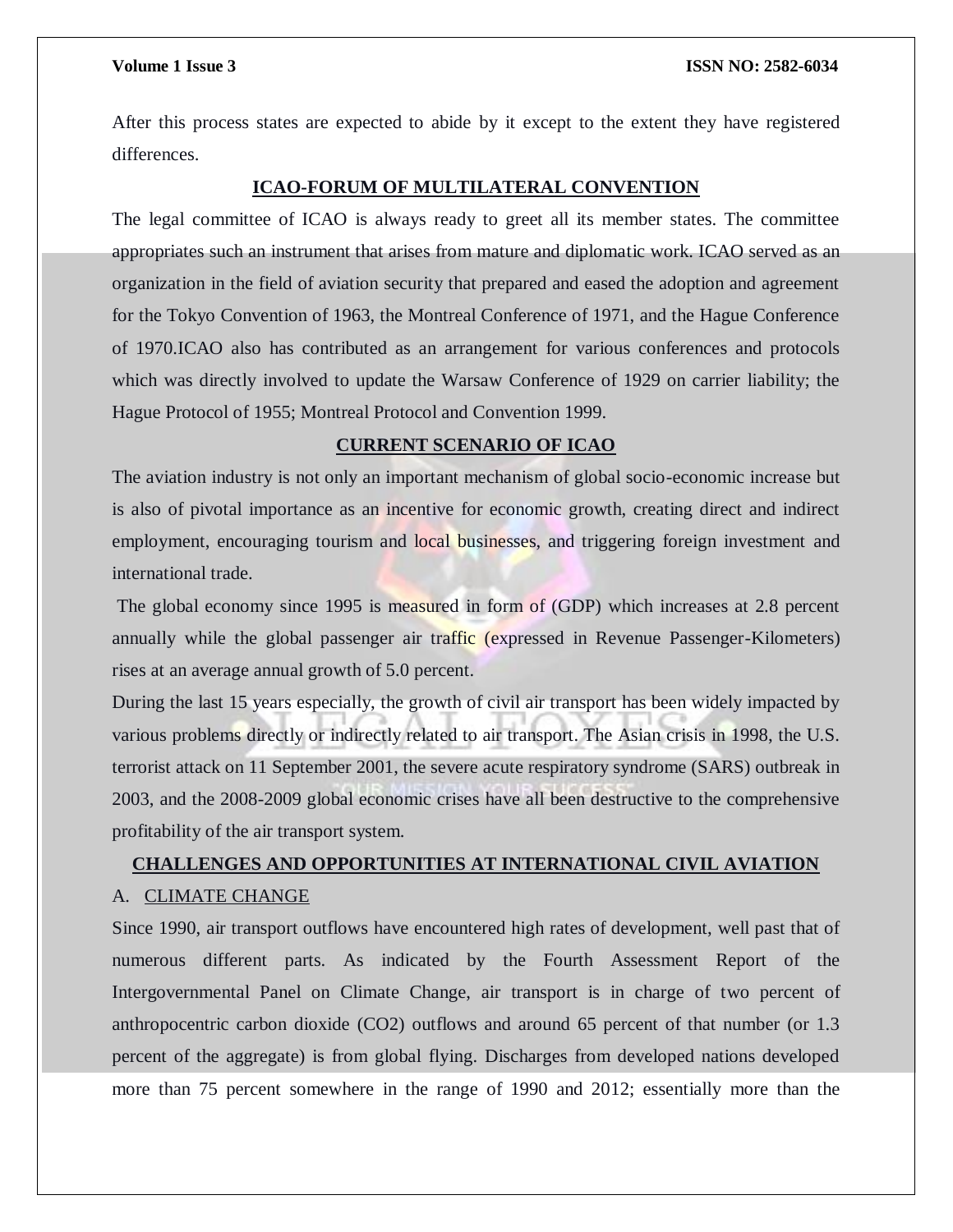development rate from every single other area of the economy. Interest for worldwide air transport is relied upon to increment by a factor of four from 2010 to 2040. With no activity to lessen CO2 discharges, a comparative way would be found in emanation levels. It would in this way give the idea that sufficient restrictions or decreases have not been accomplished in the flight part to date.

This is not to say that ICAO has not made any move. From September 26 to October 7, 2016, general meeting of the International Civil Aviation Organization (ICAO) are meeting in Montreal, Canada, at ICAO's thirty-ninth get together. On ICAO's plan are various natural measures being advanced to address the dimensions of developing ozone-depleting substance (GHG) discharges from aircraft? Even though a noteworthy wellspring of GHGs, emanations from global avionics are not legitimately controlled under the United Nations Framework Convention on Climate Change (UNFCCC)1, the Kyoto Protocol or the Paris Agreement: rather, the Kyoto Protocol guided created nation individuals to diminish or restrict worldwide flight outflows, working through ICAO.

ICAO has created measures to address the ascent in emissions. These incorporate the advancement of CO2 standard, noteworthy upgrades in eco-friendliness, improvement and advancement of the utilization of supportable elective powers, activity plans from individuals on techniques for lessening emanations, and other operational and innovative enhancements. Furthermore, 2016 get together will consider the reception of a worldwide "advertise based measure" (MBM) that could start in 2021 for intrigued part states. ICAO has embraced an optimistic objective of a two percent for every year improvement in eco-friendliness, up to 2040, and has an aggregate optimistic objective of carbon nonpartisan development by 2020. It is prominent this isn't an objective to decrease worldwide emanations, yet rather to enable global flying to keep on developing, even while balancing out outflows at 2020 dimensions through sending of different productivity measures, utilization of maintainable powers and usage of the MBM. Regardless of whether the worldwide MBM is received, the present form foresees just intentional investment until 2027. Eco-friendliness has improved however is probably not going to have the option to counterbalance the development in rush hour gridlock without different measures. The utilization of feasible elective powers is a positive methodology yet could raise issues of preservation and nourishment security. The capacity to accomplish the anticipated enduring condition of outflows, despite industry development, is accordingly unsure.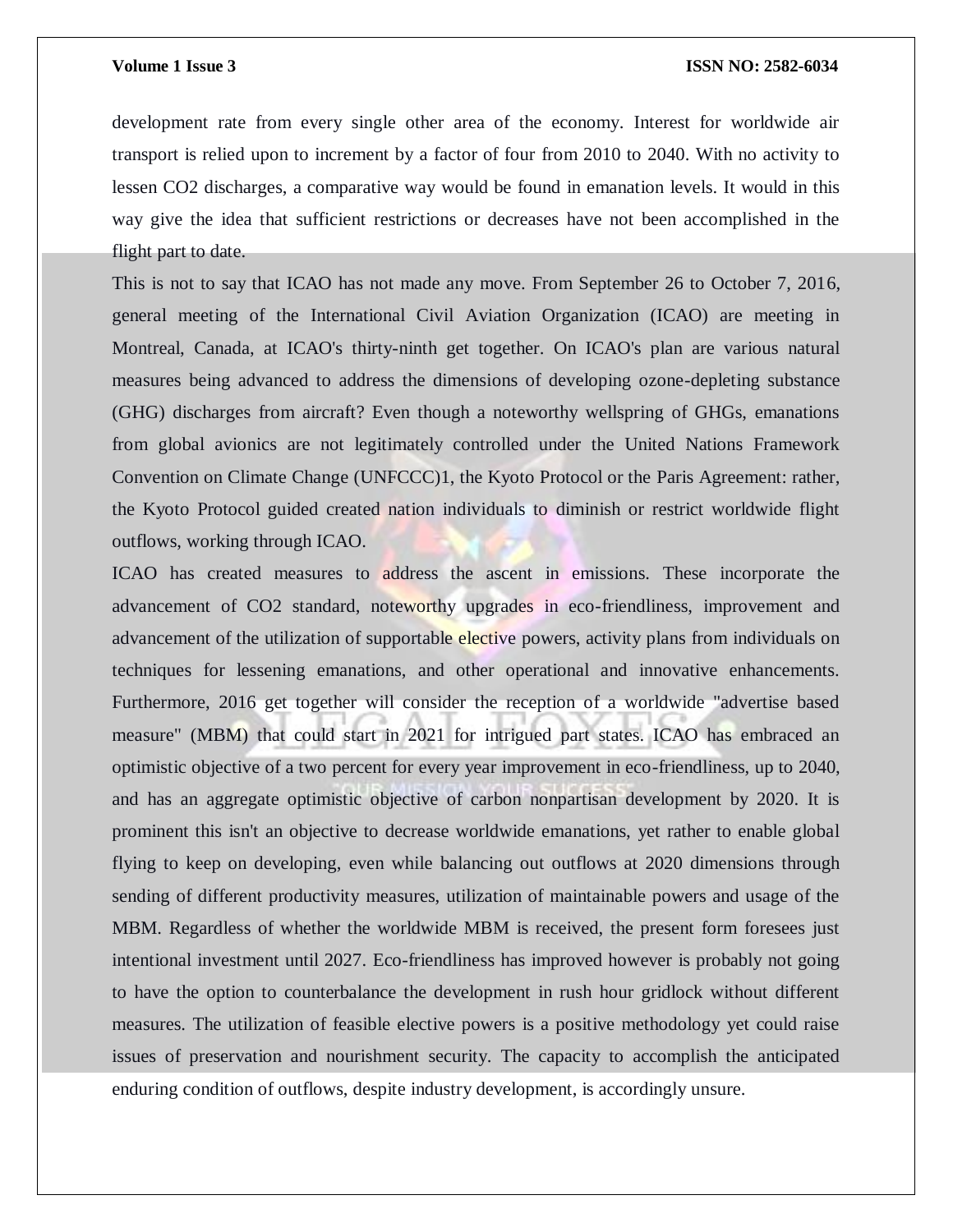ICAO is very much furnished to manage the specialized and operational parts of diminishing aeronautics outflows. Its worldwide MBM is a fundamental way to deal with the ascent of universal aeronautics discharges and maybe will fill in as a change measure to more profound decreases later on. In any case, ICAO's present container of measures is probably not going to contribute proportionately or adequately to remaining beneath the 2°C objective of the Paris Agreement. Since leaving all duty regarding worldwide flying discharges decreases inside the ICAO is probably not going to accomplish the points of the Paris Agreement to constrain temperature increment to well under 2°C, collaboration is required between the avionics and atmosphere routines. Extra measures under the Paris Agreement, just as under ICAO, might be expected to direct this part sufficiently. Eventually, the gatherings to the Paris Agreement are in charge of GHG discharges and should be the mediators of how these impediments are accomplished.

#### SECURITY ISSUES

One of the major problems that stand tall in front of ICAO is the security and safety issue. Although airports today may be equipped with highly specialized security measures yet loopholes and lacunas are clearly visible. With almost more 1200 international airports<sup>1</sup> around the globe, some of them lie in underdeveloped countries or in a slowly developing country which makes the ICAO approach with security issues with such countries. Moreover, even in developed countries certain issues of security always persist some of them are: -

1. Airports as cities.

Conventional city issues are finding their way into air terminals—the destitute, the rationally sick, tranquilize misuse, frivolous and complex wrongdoing, and civil disobedience. For law implementation and security offices, the test is to at the same time perform specialists on-call obligations while recognizing high-outcome dangers to flying activities. Both require explicit, particular ranges of abilities. Security executives need to adjust resources, staff, and activities to moderate both open issues and country security dangers.

2. International terrorism.

 $\overline{a}$ 

Commercial flying will remain an alluring focus for militant gatherings and extremists. The public side of air terminals—curbside to security screening—is powerless against a variety of psychological militant attacks, including dynamic shooters, baggage loaded up with explosives,

<sup>&</sup>lt;sup>1</sup> https://en.wikipedia.org/wiki/List of international airports by country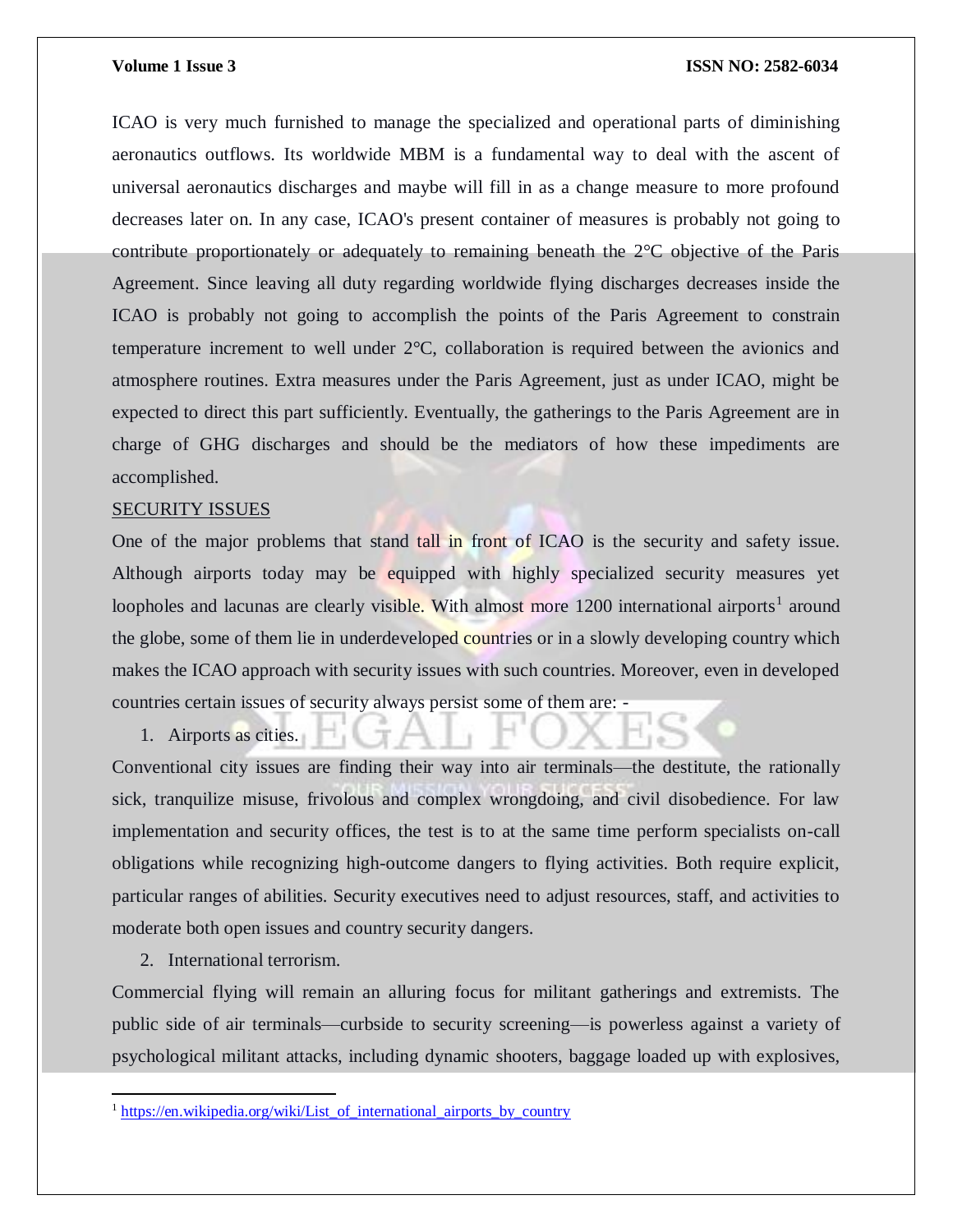weaponized automatons, and vehicle slamming. A large number of aggressors capable and ideologically roused, who are coming back from the bombing ISIS caliphate may regroup under new banners, join al Qaeda subsidiaries, or act freely.

3. In-flight disruptions.

On a week after week premise, media reports and Internet recordings show the most recent shock inside airship lodges—fighting, inebriated tirades, rapes, and challenging airline stewards. This pattern of in-flight debates and savagery at 35,000 feet is conceivably hazardous. short of setting a security official ready, arrangements may include institutional changes in the flight group totraveler relationship. For instance, examples of human dealers utilizing business aircraft are so normal since flight groups are being prepared to spot markers and act. This is a further case of the changing job of flight groups from sofas to authorities

4. Insider threat.

Militant gatherings may enroll air terminal representatives to dodge security screening particularly workers with direct access to aircraft. Workers have likewise snick medications, weapons, and other contraband. Only one radicalized or disappointed worker can submit a demonstration that prompts a disastrous occurrence, which makes tending to insider dangers a need. Airplane terminals and aircraft are executing their very own systems to moderate this danger. For the most part, this exertion has included security screening of all—or select workers preceding entering confined zones. Innovation may bolster this exertion also. New investigation abilities installed in video and access control frameworks can give a modern reconnaissance instrument. Self-policing with a thorough, inside "See Something, Say **LO ILLES AND IN RESEARCH** Something" exertion is basic.

#### **FUTURE FOCUS OF ICAO**

The future development of the worldwide economy relies on a vigorous aviation division. The 190 Member States of ICAO will concentrate on approaches and guidelines that will convey on methodical and reliable enhancements to the dimension of wellbeing, security and ecological maintainability of the area in the years to come

### **SAFETY**

The test for air transport is to grow increasingly advanced apparatuses and methods to proactively improve security in a working situation that is progressively mind-boggling, because of the development in the number of flights around the world, the more extensive scope of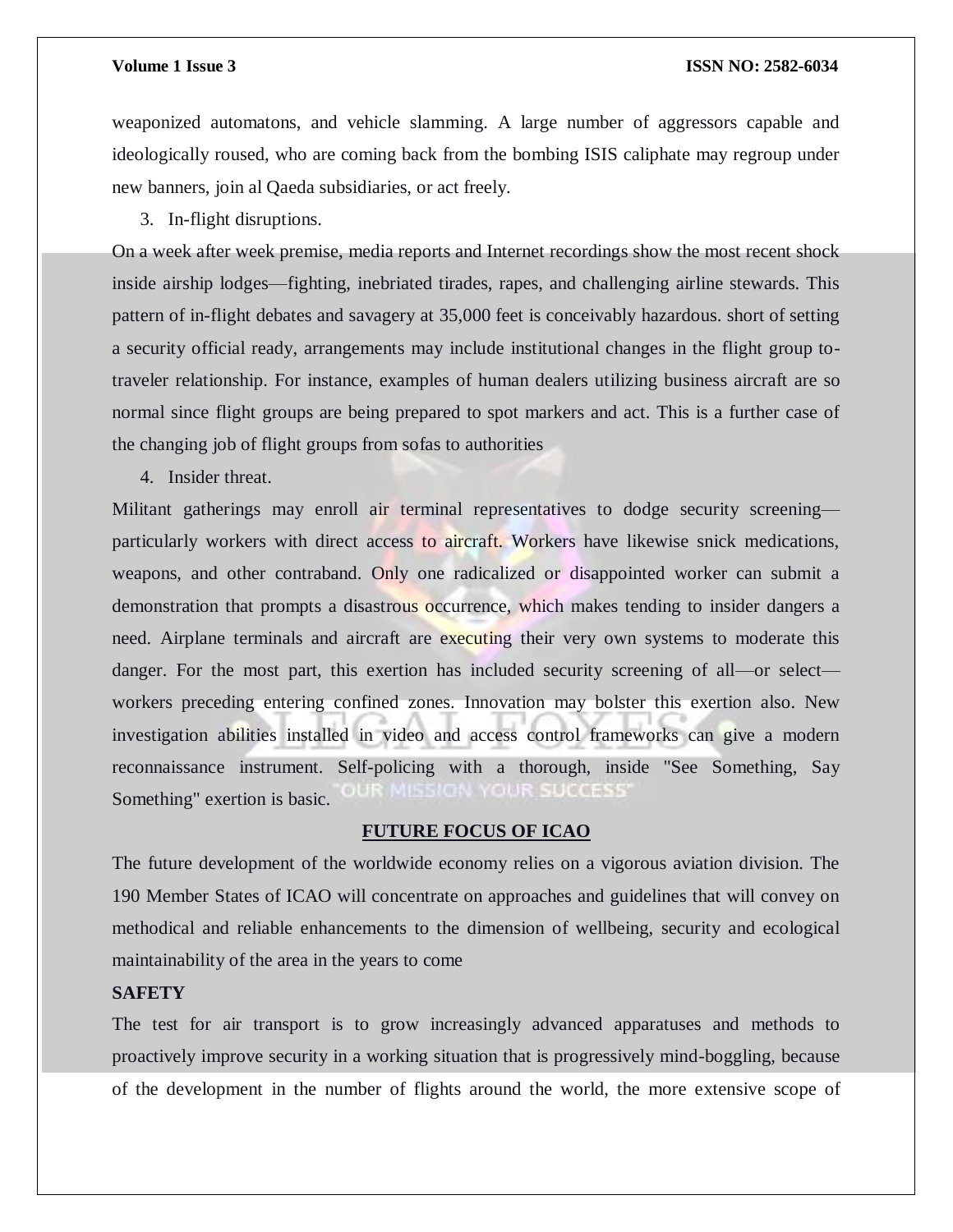innovations from more established and most recent age airship flying in similar airspace, and the dynamic presentation of remote-controlled airborne vehicles. The test is likewise to further improve the security of the worldwide framework while concentrating on those districts of the world with the most elevated amounts of dangers. In like manner, the Assembly will survey for selection a proposed well-being methodology dependent on straightforwardness and the sharing of security data, the more noteworthy contribution of provincial well-being associations, and expanded collaboration among controllers and industry partners.

### **SECURITY**

The targeted bombing of a commercial carrier on 25 December 2009 increased endeavors to ensure commercial air transport and air transport offices from terrorist assaults. The ICAO Assembly will assess a scope of the proposition to manage new and developing dangers to the security of flights, just as people on the ground, while quickening the progression of travelers at air terminals. It is likewise expected to embrace a far-reaching security strategy to further fix the worldwide security net

### **ENVIRONMENT**

In what is relied upon to be a milestone choice, the ICAO Assembly will be approached to receive a strategy on the environmental change that incorporates significantly more eager objectives than those contained in a Program of Action embraced a year ago by an abnormal state meeting on aeronautics and environmental change. This will establish the first and to date just all-inclusive fit understanding from a part for tending to its CO2 emanations. Part States will take a gander at various relieving measures to further decrease common flight's effect on the earth, including market-based methodologies and elective energizes for avionics, just as other mechanical and operational activities to help the supportable development of global flying.

### **INDIAN ASPECT OF CIVIL AVIATION**

The world's first airmail administration was begun in India at Allahabad; on 18 Feb 1911 the event of Kumbhamela. This thus drove the start of civil aviation in India. On an exceptional day, Henry Piquet conveyed 6500 sends on a Humber biplane from Allahabad to Naini, covering very nearly a separation of 10km. The primary International aircraft to and from India was presented in December 1912 over the course, London-Karachi-Delhi with the joint effort of Indian state air administrations and UK based supreme aviation routes.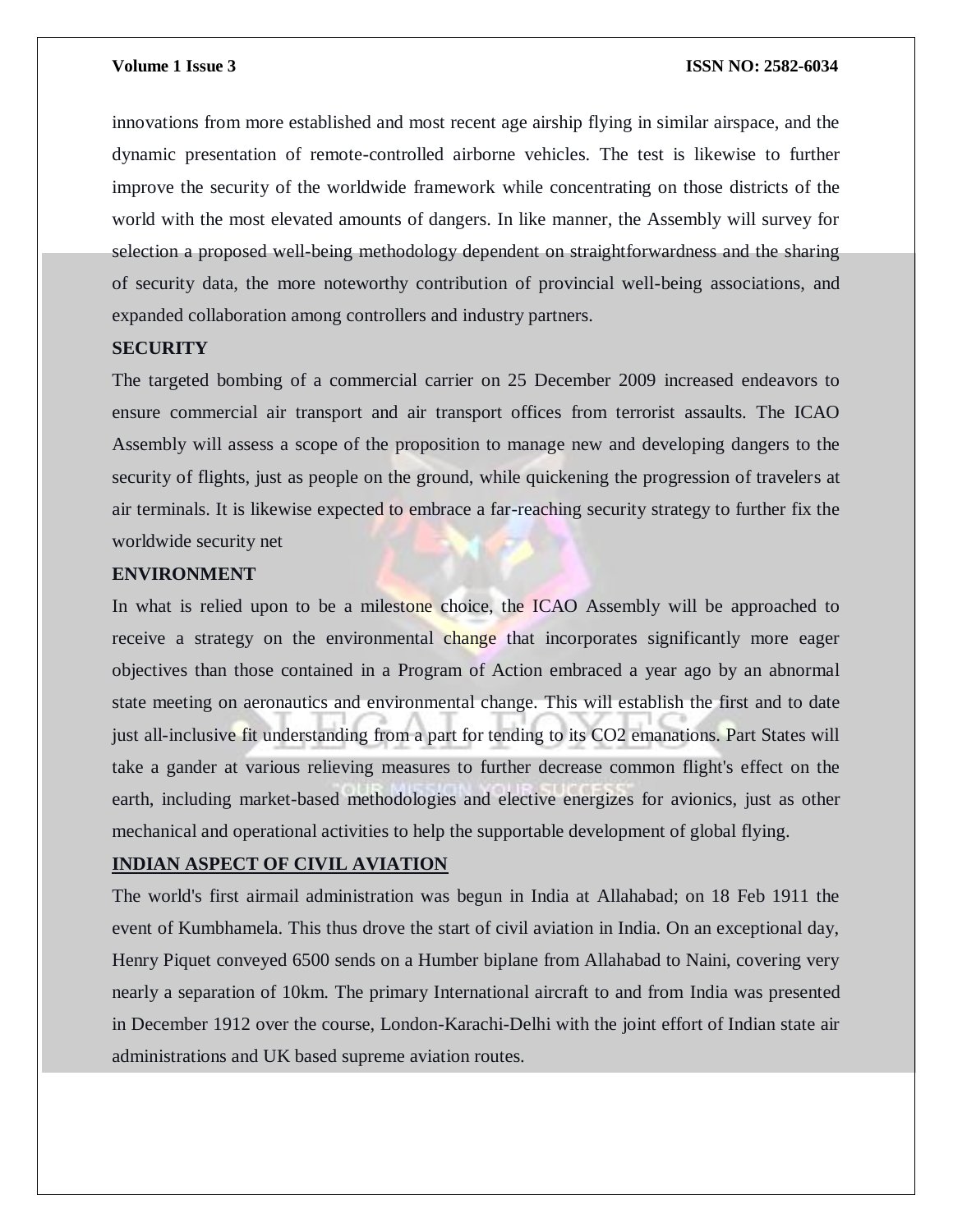Today Civil aviation in India, the world's third-biggest civil avionics market<sup>2</sup> follows its birthplace back to 1911 when the principal business common aeronautics flight took off from a polo ground in Allahabad conveying mail over the Yamuna stream to Naini<sup>3</sup>

Air India is India's national banner bearer in the wake of conversing with Indian Airlines in 2011 and assumes a noteworthy job in interfacing India with the rest of the globe. IndiGo, Air India, Spice Jet, Go Air, and Vistara, AirAsia India is the significant bearers arranged by their piece of the overall industry. These aircraft associate in excess of 80 urban areas crosswise over India, furthermore work abroad courses after the advancement of Indian aviation. A few other outside aircraft interface Indian urban areas with other real urban communities over the globe. Be that as it may, a huge area of nation's air transport potential stays undiscovered, despite the fact that the Mumbai–Delhi air corridor is positioned the world's third-busiest course.<sup>4</sup>

India is the third-biggest civil aeronautics showcase in the globe having the capability of winding up second-biggest flight advertises by 2020. It recorded air traffic of 131 million travelers in 2016, of which 100 million were local travelers. The biggest carrier by worldwide traveler traffic was Jet Airways which transported more than 10 million travelers all through India in 2016, trailed via Air India and AI Express (8.8 million). In the third spot was Emirates (5.46 million), which is the biggest outside carrier working in India.<sup>5</sup>

India has gone into various respective air administration concurrences with different nations. As per the new affable aviation policy of 2016, the Indian government expects to change the air administration understanding routine so as to give more prominent simplicity of directing universal activities and taking advantage of the worldwide traveler showcase. At the International Civil Aviation Negotiations 2016, India consented to open skies arrangements with six nations – Czech Republic, Finland, Guyana, Jamaica, Spain, and Sri Lanka. India likewise went into an open skies air administration concurrence with Greece and plans to consent to comparable arrangements on a proportional premise with South Asian Association for Regional Cooperation states and different nations situated more than 5,000 kilometers from Delhi.

 $\overline{a}$ 

<sup>&</sup>lt;sup>2</sup> <https://www.iata.org/Pages/default.aspx>

<sup>&</sup>lt;sup>3</sup> <http://postalmuseumblog.si.edu/2011/01/india-and-the-worlds-first-official-air-mail-by-airplane.html>

<sup>4</sup> *Business Standard India*. Retrieved 24 January2018.

<sup>5</sup> *The Times of India*. Retrieved 22 February 2017.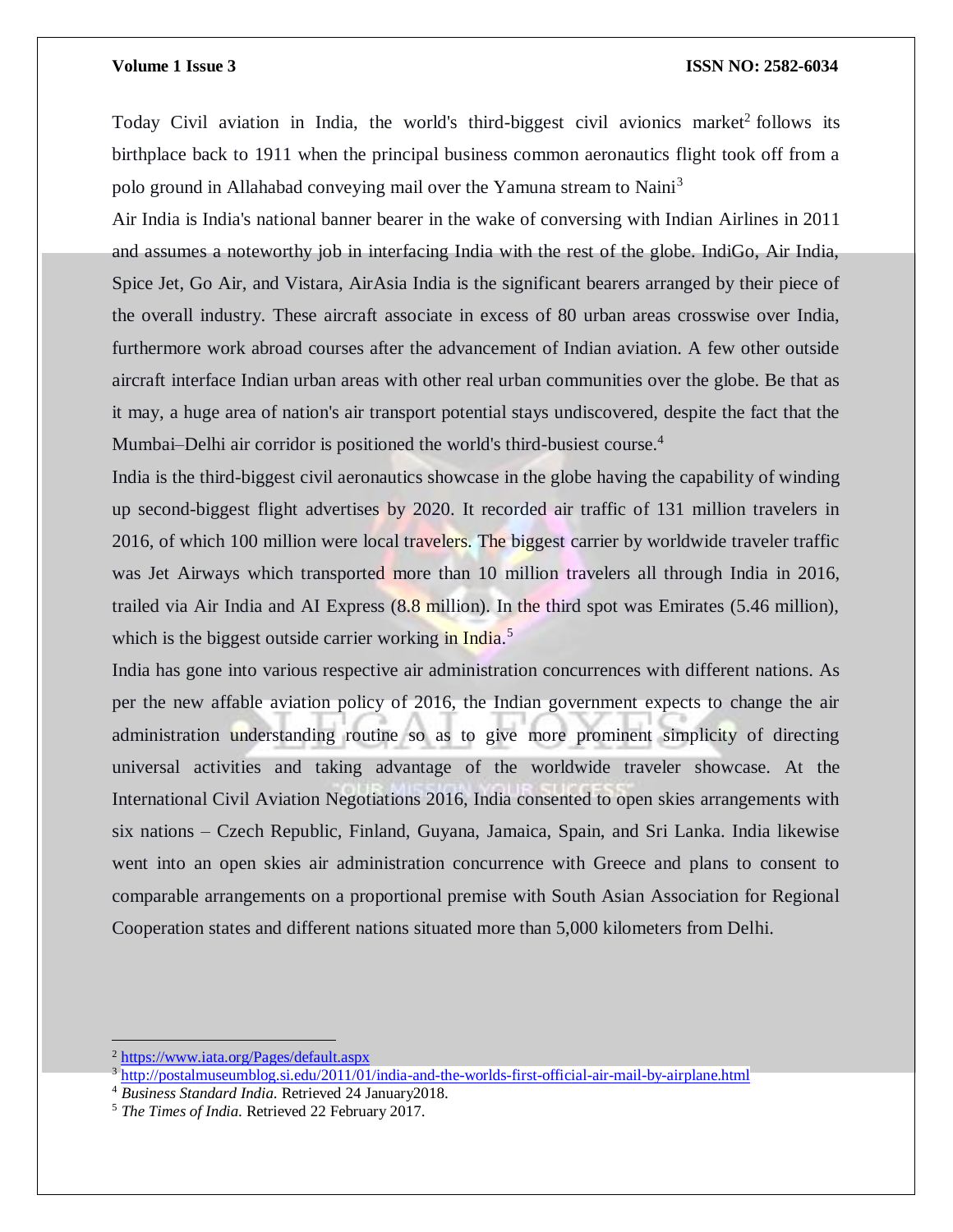### **GOVERNING INDIAN CIVIL AVIATION**

To make the Indian civil aviation sector a proper and strong sector to showcase it internationally it should be governed and regulated properly. Indian aviation sector follow the proper guidelines of ICAO but alongside it is governed by the following Indian organization

### MINISTRY OF CIVIL AVIATION

The Ministry of Civil Aviation (MoCA) of Government of India is the nodal Ministry in charge of the detailing of national strategies and projects for advancement and guideline of non-military personnel avionics, and for contriving and executing plans for the organized development and extension of non-military personnel air transport.<sup>6</sup> Its capacities stretch out to administering airplane terminal offices, air traffic administrations, and carriage of travelers and products via air. The Ministry likewise oversees usage of the 1934 Aircraft Act and is officially in charge of the Commission of Railways Safety.

The service likewise controls flight-related self-sufficient associations like the Airports Authority of India (AAI), Bureau of Civil Aviation Security (BCAS), Indira Gandhi Rashtriya Uran Academy and Public Sector Undertakings.

### AIRPORTS AUTHORITY OF INDIA

AAI has adopted the practice of using Automatic Dependence Surveillance System, utilizing indigenous innovation at Kolkata and Chennai Air Traffic Control Centres, which made India the main nation to utilize this innovation in the Southeast Asian region, subsequently empowering airport regulation over maritime regions utilizing a satellite method of correspondence. Execution based route (PBN) systems have just been actualized at Mumbai, Delhi and Ahmadabad Airports, and are probably going to be executed at different airplane terminals in a staged way. AAI is executing the GAGAN venture in a mechanical coordinated effort with the Indian Space Research Organization (ISRO), where the satellite-based framework will be utilized for route. The route flag in this way got from the GPS will be expanded to meet the navigational prerequisites of an airplane.

AAI has a committed Flight Inspection Unit (FIU) with an armada of three flying machines fitted with flight assessment frameworks to examine Instrument Landing Systems up to Cat-III, VORs, DMEs, NDBs, VGSI (PAPI, VASI) and RADAR (ASR/MSSR). Notwithstanding the in-house flight alignment of its navigational guides, AAI embraces flight adjustment of navigational

 $\overline{a}$ <sup>6</sup> <http://www.civilaviation.gov.in/>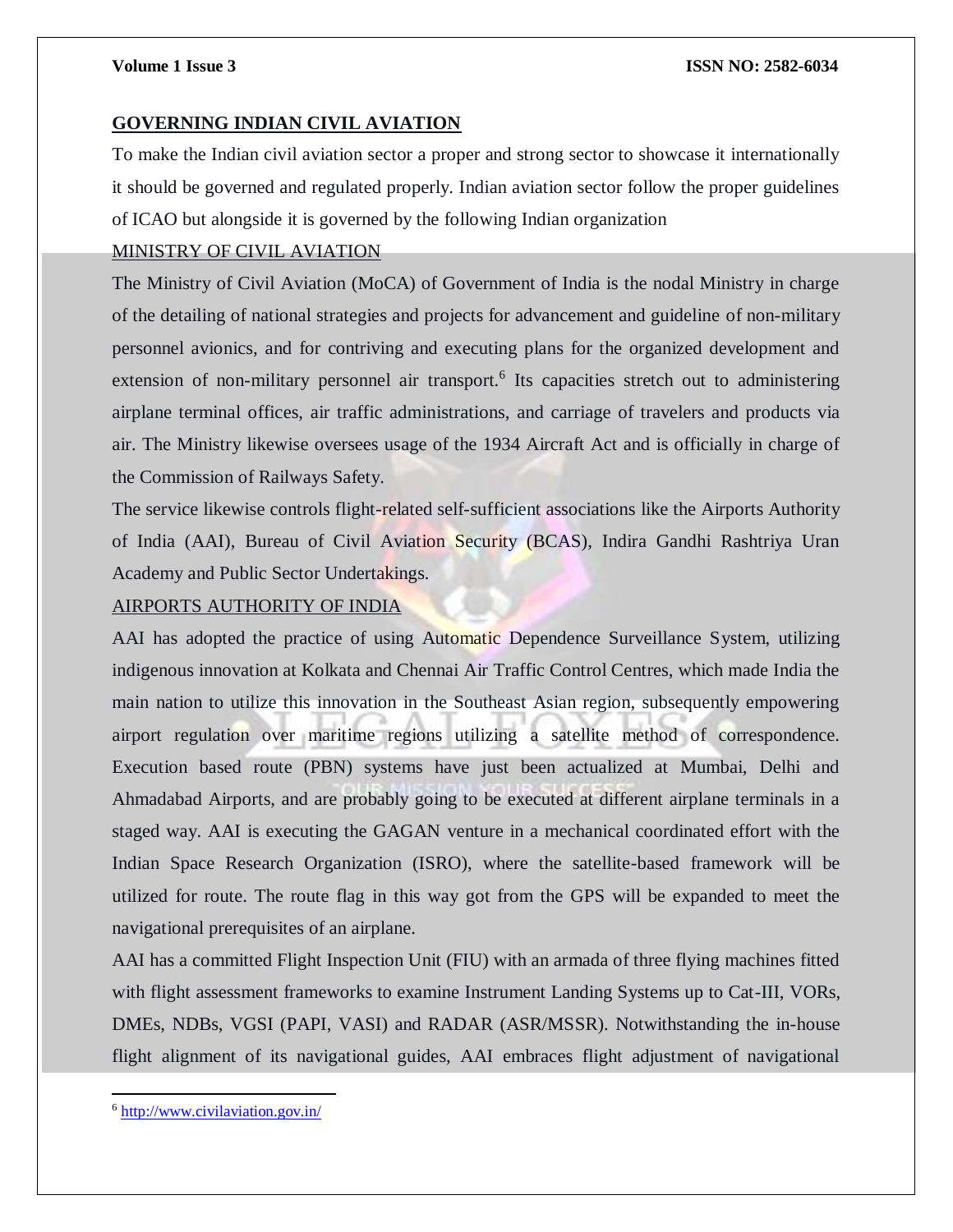guides for the Indian Air Force, Indian Navy, Indian Coast Guard, and other private landing strips in the nation. AAI has gone into joint endeavors at the Mumbai, Delhi, Hyderabad, Bangalore and Nagpur air terminals to update these air terminals.

## LEGAL REGULATIONS FOR INDIAN CIVIL AVIATION

Although the Indian aviation sector is governed by Directorate General Civil Aviation and Ministry of Civil Aviation, some key laws regulate this sector some of them are:-

| Legislation                                                                 | Function                                                                                                                                                                                                                                                                                                           |
|-----------------------------------------------------------------------------|--------------------------------------------------------------------------------------------------------------------------------------------------------------------------------------------------------------------------------------------------------------------------------------------------------------------|
| The Aircraft Act, 1934<br>(AA1934) and the Aircraft<br>Rules, 1937 (AR1937) | Controls the assembling, ownership, use, task, deal, and<br>(i)<br>the import and fare of air ship; and<br>(ii)<br>Stipulates the parameters for deciding airworthiness,<br>support of airplane, general conditions for flying and<br>wellbeing, enlistment of flying machine and the direct                       |
| The AAI Act, 1994                                                           | of examinations.<br>Establishes the AAI;<br>(i)<br>Makes the AAI in charge of the improvement, account,<br>(ii)<br>task and support of all administration airplane terminals<br>in India.                                                                                                                          |
| The Civil Aviation<br>Requirements (CARs)                                   | Vehicles are issued by the DGCA under Rule 133A of the AR1937<br>and give the norms expected to be met before a permit,<br>authentication, endorsement or authorization is allowed/agreed.                                                                                                                         |
| The Carriage by Air Act,<br>1972 (CAA)                                      | Governs the rights and liabilities of air bearers and is pertinent to<br>both household and global carriage via air, independent of the<br>nationality of the flying machine playing out the carriage.                                                                                                             |
| Aircraft (Carriage of<br>Dangerous Goods) Rules,<br>2003                    | Control air carriage of hazardous products (risk to wellbeing,<br>security, property or condition) and recommend the preparation<br>methodology for shippers, administrators, ground taking care of<br>potentially cargo forwarders engaged with the<br>offices or<br>transportation of such perilous merchandise. |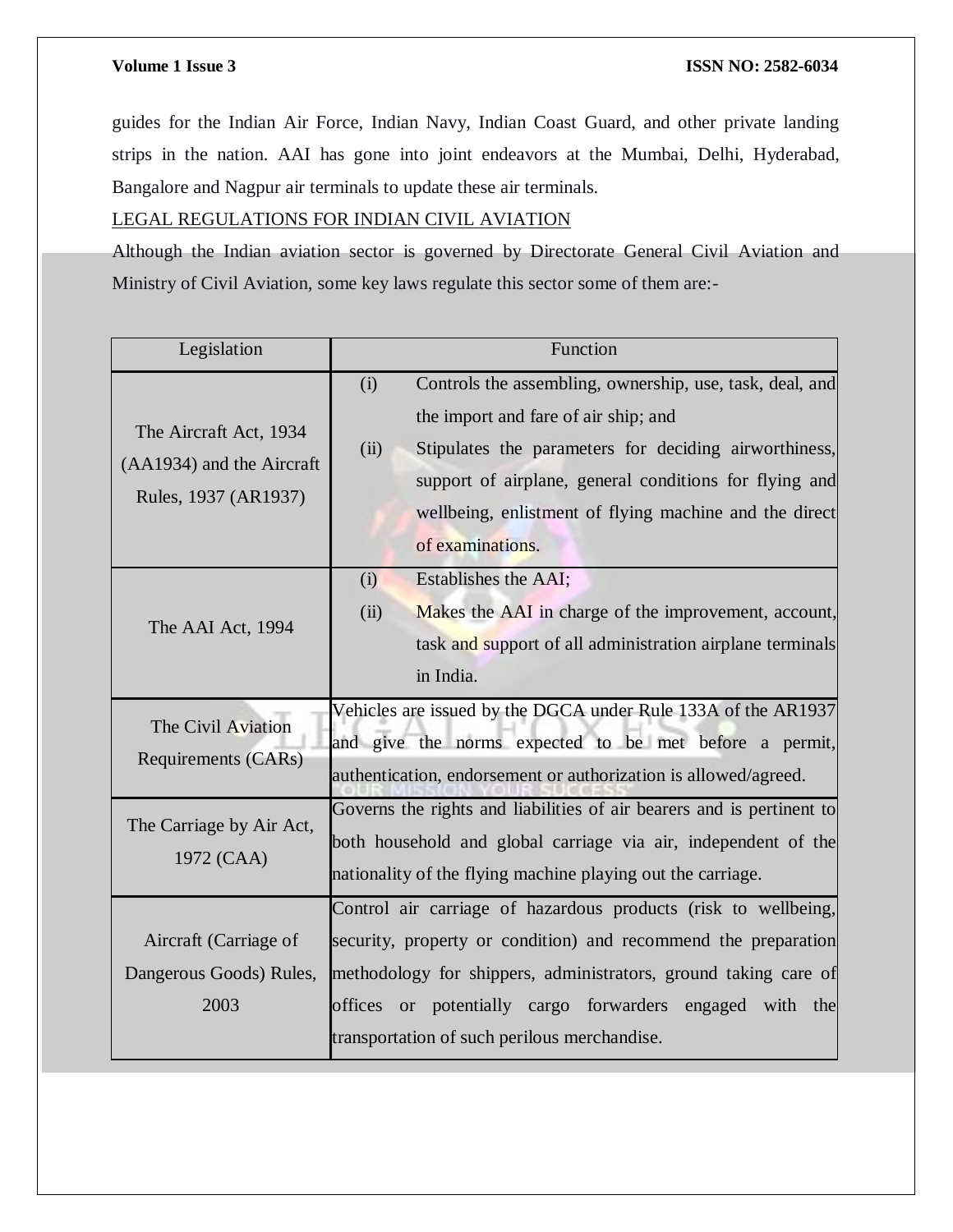#### **CHALLENGES TO INDIAN CIVIL AVIATION IN INDIA**

FINANCIAL CHALLENGES: - Today, the majority of the general air bearers of India are experiencing tremendous money related crunch. An investigation demonstrates that the main aircraft of India have endured a misfortune equal to \$1.65 billion between the years 2012 and 2013. A considerable lot of the great transporters like Kingfisher and MDLR halted their activities attributable to immense obligations.

COST OF OPERATION: - M although the administration requires an expansion in the outside speculation of aircraft in Indian bearers, the working expense demoralizes many. India has one of the most astounding carrier fuel costs on the planet. This is because of an import of tremendous measure of Aviation Turbine Fuel (ATF) and imposing a business model of the value set by PSUs in the prohibition of other private sources.

SIZE OF AIRSHIP FLEET: - A noteworthy issue for the aircraft in India is that the size of their armadas is little for the household or universal goals. This influences the payload traffic all things considered

VAGUE ROLE OF GOVERNMENT-The pretended by the government has come up to question after its inability to determine the status of Kingfisher carriers even after such huge numbers of months. This has for the most part influenced the Indian bearers who rent airplanes. The Government had consented to the Cape Town Arrangement that requires a confirmation to be given to the lenders of the airships that on default they will almost certainly repossess their planes. At the point when Kingfisher stopped tasks in 2012, the lessons to Kingfisher began confronting a few lawful and bureaucratic obstacles as they were called upon to pay the levy to the duty specialists and the airplane terminals that Kingfisher owed. In any case, as far as recuperation, just advancement up to two flying machines has been made up until this point. One reason behind India's dismal performance is the administration's disregard of the flight controller, DGCA. There has been a "drastic reduction" - from 89% to 26% - in the powerful usage rate in the territory of personal licensing. This prompted a noteworthy fall in India's score.

The ICAO highlighted that the licensing of air-traffic controllers (ATC) was being carried out by state-run Airports Authority of India (AAI), which was one of the key areas of concern. According to international practices, the DGCA must issue licenses to ATC officials who play a very pivotal role in the seamless management of flight operations across the country.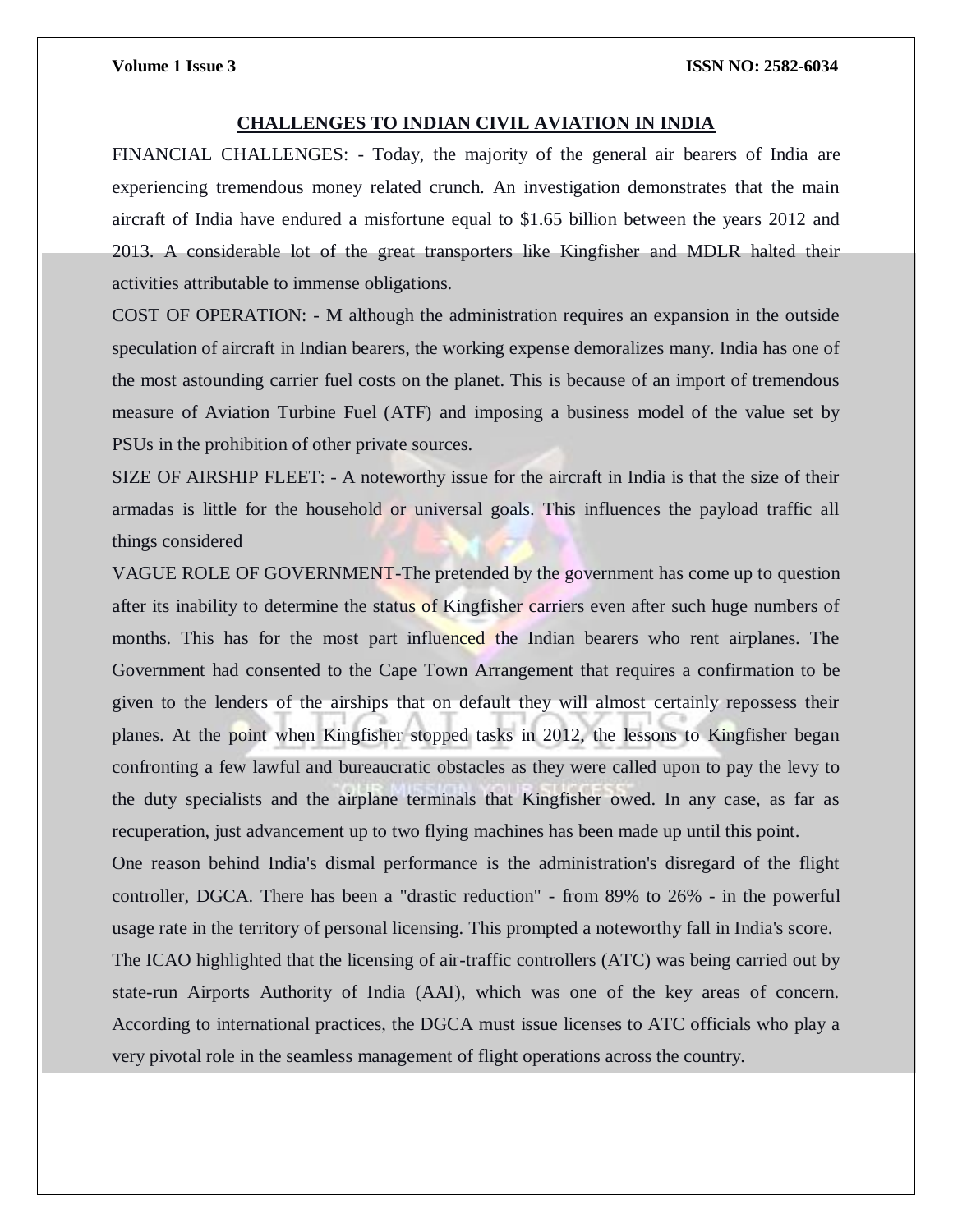SAFETY INFRASTRUCTURE: -Various global specialists like the International Civil Aviation Organization (ICAO) have raised a few worries on the security measures embraced in the Indian airships. These incorporate an absence of very much prepared flying authorities and legitimate supervision of flying machine fixes. India is one of the most minimal positioned nations on the globe with regards to air safety. In the wake of the Jet Airways occurrence, this news does not appear to be exceptionally promising. India's air safety oversight is lower than its Asia-Pacific partners, for example, Bangladesh, Maldives, Pakistan, Nepal, Sri Lanka, and North Korea. The nations that have fared more regrettable than India are small, lesser-realized states like Timor-Leste, Samoa, and Vanuatu.

The positioning is the aftereffect of an aviation security review led by the United Nations' International Civil Aviation Organization (ICAO) a year ago. The discoveries uncovered that India slipped beneath its past positioning of 66% to 57%. The ICAO Universal Safety Oversight Audit Program tries to take a gander at nations that have viably and reliably actualized the basic components of a safety oversight framework.

India is one of the 15 nations that have scored underneath the base target rates, as referenced in a report in The Economic Times.

FOREIGN DIRECT INVESTMENT-Although Foreign Direct Investment in common flying has been loose by the Government in 2012, it is encompassed by colossal vulnerabilities. The stipend has been stretched out to 49% FDI however it couldn't pull in brief venture due to contending organizations and deferral in endorsements. One model is that of UAE based Etihad Airlines willing to have a 24% stake in Jet Airways. Yet, its endeavors flopped because of an immense number of intercessions from countless government offices like the Prime Minister's Office, Securities, and Exchange Board of India, Competition Commission of India.

The wretched position of Civil Aviation is best clarified through the situation of the main government possessed carriers Air India. According to the information of 2015-16, the carriers have caused lost Rs 2636 crore. The administration is commandingly pushing in assets to keep the aircraft's flawless. The aircraft is likewise exceedingly obliged of Rs 50,000 crore starting in 2015. The focused position of the carrier has been consistently declining from 35% offer in civil aviation in 2007 to just 16% offers in 2016.

There had been a proposition by IndiGo, the main benefit of making civil aviation organizations purchase Air India through a procedure of methodical disinvestment. In any case, the proposition